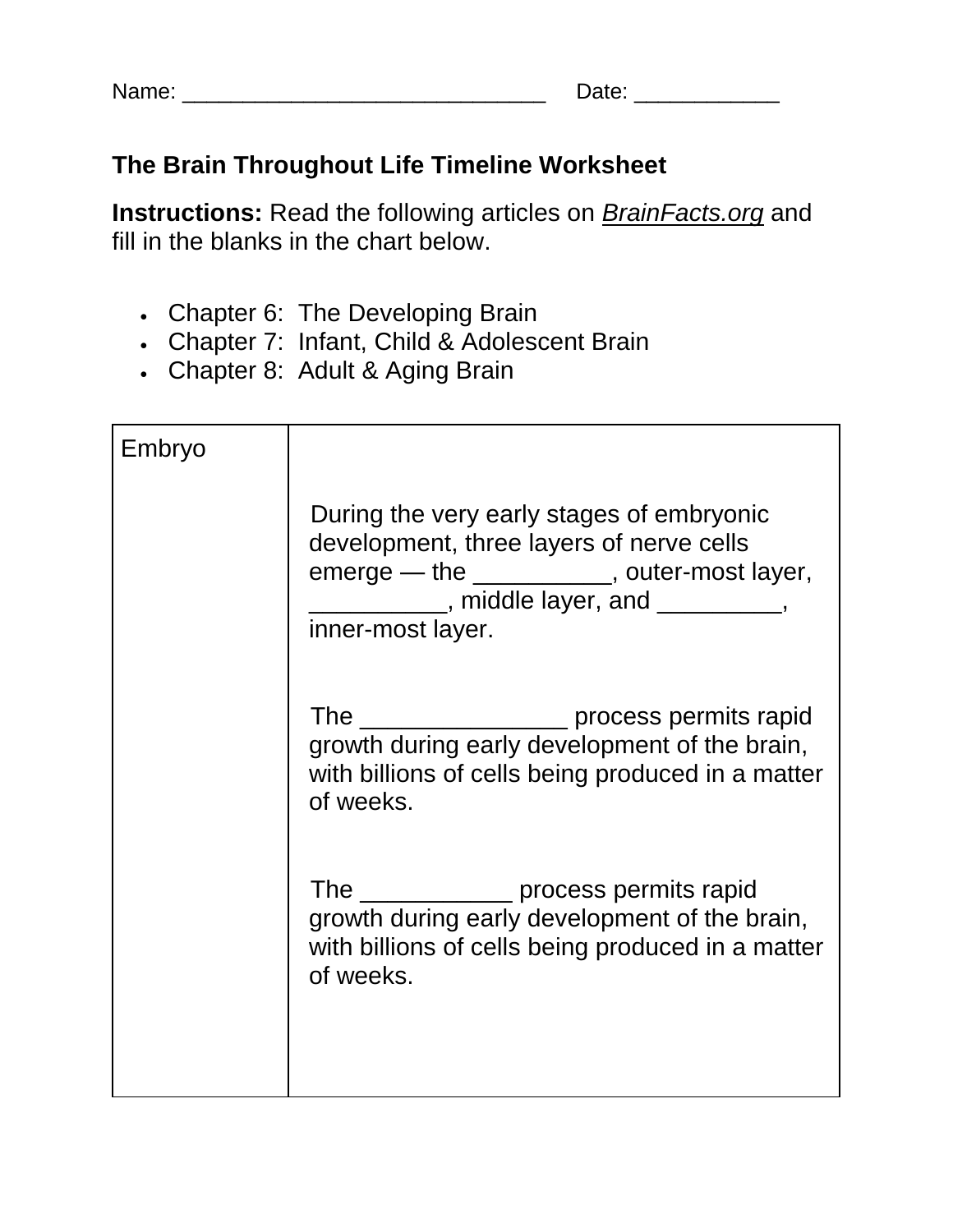| Baby/<br>Childhood               | By the time a child is 5 years old, the brain has<br>reached about ________ of its adult size.<br>During early childhood, the brain begins to<br>reduce the number of synapses through<br>This process is shaped<br>by toddlers' experiences as they grow and<br>allows weaker connections to diminish while<br>stronger synapses that are activated more<br>often will grow and stabilize. |
|----------------------------------|---------------------------------------------------------------------------------------------------------------------------------------------------------------------------------------------------------------------------------------------------------------------------------------------------------------------------------------------------------------------------------------------|
|                                  | During ________________________ of development,<br>inputs from sensory, motor, and even<br>emotional aspects of life experiences affect<br>how the brain develops and adapts to the given<br>environment.                                                                                                                                                                                   |
| Adolescence<br>(up to age $20$ ) | During this time, more synaptic pruning occurs,<br>with stronger connections beating out weaker<br>ones in a process called                                                                                                                                                                                                                                                                 |
|                                  | Frequent drug use during adolescence is<br>associated with damage to brain regions<br>important for cognitive functions such as<br>______,  ___________, and _____                                                                                                                                                                                                                          |
|                                  | Closer to 30, the frontal and parietal<br>neocortices become more<br>which helps with working memory and higher<br>cognitive functions.                                                                                                                                                                                                                                                     |
|                                  | The late maturation of the<br>might explain characteristics of a "typical"<br>teenager," such as a short attention span,<br>blurting out whatever comes to mind, and<br>forgetting to do homework.                                                                                                                                                                                          |